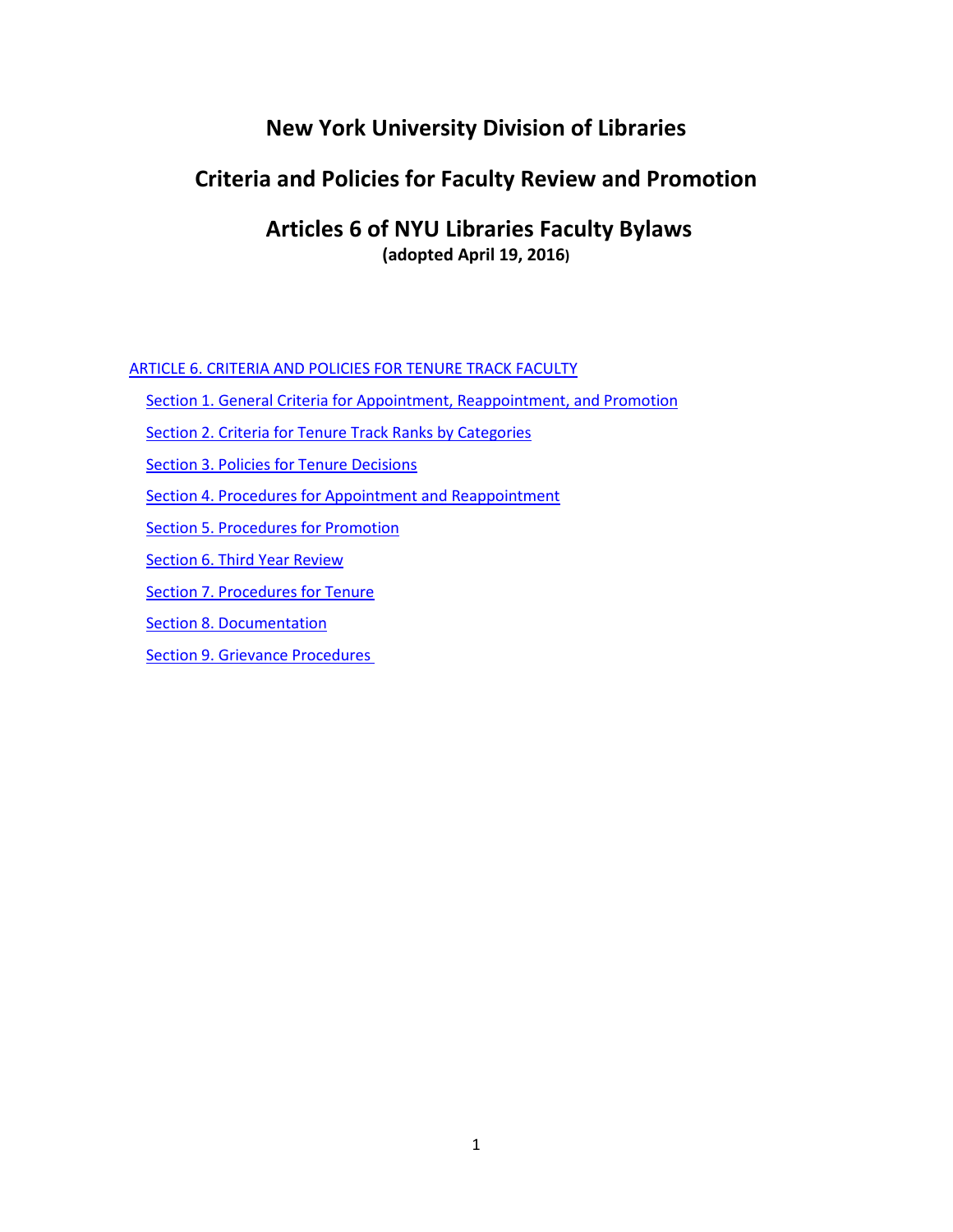#### <span id="page-1-0"></span>**ARTICLE 6. CRITERIA AND POLICIES FOR TENURE TRACK FACULTY**

#### <span id="page-1-1"></span>Section 1. General Criteria for Appointment, Reappointment, and Promotion

- 6.1.1 The criteria and policies on appointment, reappointment, and promotion are governed generally by the University Bylaws, and are contained in the *NYU Faculty Handbook*. The criteria set forth below govern minimum qualifications for the various tenure track ranks in the Division of Libraries.
- 6.1.2 The librarian's academic preparation for a probationary appointment to the Library Faculty is normally established on the basis of a master's degree in library science from an institution accredited by the American Library Association, or a recognized foreign equivalent. A high standard of excellence in job performance is a prerequisite for tenure at NYU, as is the promise of further contributions toward both the work of the Libraries and the intellectual life of the University.
- 6.1.3 Once these prerequisites are met, and in order to have a reasonable prospect of gaining tenure at NYU, a candidate must have record of outstanding achievement and recognition in scholarly research or creative or artistic work, together with a record of highly effective job performance integrally influenced by scholarly, creative or artistic work. Scholarship in librarianship is understood to be broad and cover a variety of intellectual pursuits, including digital projects, exhibitions, catalogues, and innovative programs. We recognize that the Libraries' faculty do not generally teach credit courses for students and that our contributions to knowledge in our field may not take the form or extent of scholarly research and publication expected in other academic fields.
- 6.1.4 The criteria for tenure in addition to the basic criteria for promotion, appointment, or reappointment to the rank of Associate Curator as outlined in 6.2.2 below include:
	- a. Job Performance: Effectiveness of performance as a librarian evidenced by the continuing ability to perform at the highest professional level in areas that contribute to the educational and research mission of the University is the most important criteria for tenure. It is the Libraries' equivalent of teaching for the teaching faculty. Outstanding job performance is required before the other criteria can be evaluated. Candidates who do not have a record of excellent job performance will not receive tenure.
	- b. Service to the Libraries, the University, the Community, and the Profession: Effectiveness of service as evidenced by successful service on committees, participation in institutional governance, research workshops for students or faculty, advisement of students and student groups, and/or participation in professional and learned societies is the second requirement for tenure. Such service should evidence active participation, not merely tacit membership in committees or other groups. Candidates who do not have a record of significant service will not receive tenure.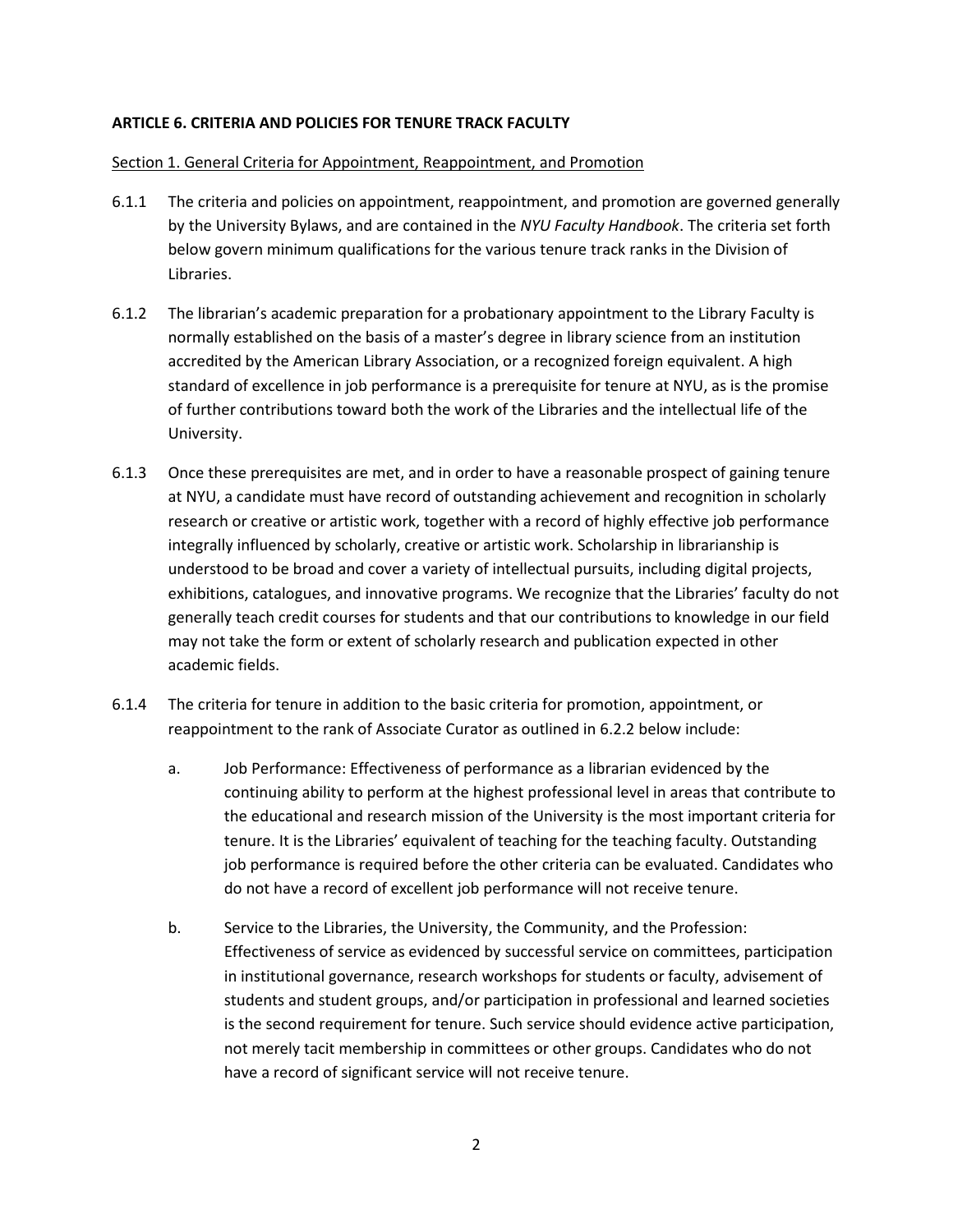- c. Scholarly, Creative or Artistic Activity: Significant scholarship or creative or artistic work is essential for tenure. Scholarly, creative or artistic activity is evidenced by publication or the execution of significant research in librarianship or other academic areas, or by outstanding creative or artistic work. Scholarship, like creative work and work on standards, is the foundation of academic pursuits and is essential for tenure at a research library. Tenure will not be granted without significant contributions to scholarship or creative or artistic work.
- 6.1.5 In the absence of such a record, tenure will not be granted.
- 6.1.6 Evidence of this level of performance may be adduced from the judgments of colleagues on the Library Faculty, from members of the NYU academic community outside the library, and/or from professional or academic colleagues outside the University.
- 6.1.7 Additional evidence for promotion in tenure track rank includes:
	- a. Contributions to the mission of the University: for example, teaching, not necessarily in a classroom situation; organization of workshops, institutes, or similar meetings.
	- b. Service that advances the profession: for example, active participation in professional and learned societies as a member, as an officer, as a committee member, or as a committee chairperson; participation in review committees; or public appearances in the interest of librarianship.
	- c. Activities related to inquiry and research: for example, publications, such as in professional and scholarly journals; presentation of papers; reviews of books and other materials; consulting; service on a team of experts, a task force, or a similar body that develops a new product that is not necessarily a published article (e.g., a new standard, a new mode of delivering services, or a jointly curated exhibition) — such work should evidence substantive intellectual contribution to the group's output.
- 6.1.8 Promotion to the ranks of assistant curator, associate curator, and curator requires a record of successful fulfillment of criteria at the lower rank.

## <span id="page-2-0"></span>Section 2. Criteria for Tenure Track Ranks by Categories

- 6.2.1 Assistant Curator
	- a. Appointment

A library faculty appointment as Assistant Curator is granted to one possessing either a master's degree in library science from an institution accredited by the American Library Association or a recognized foreign equivalent, or a subject master's degree and at least several years of successful professional library experience. Criteria for this rank include evidence of significant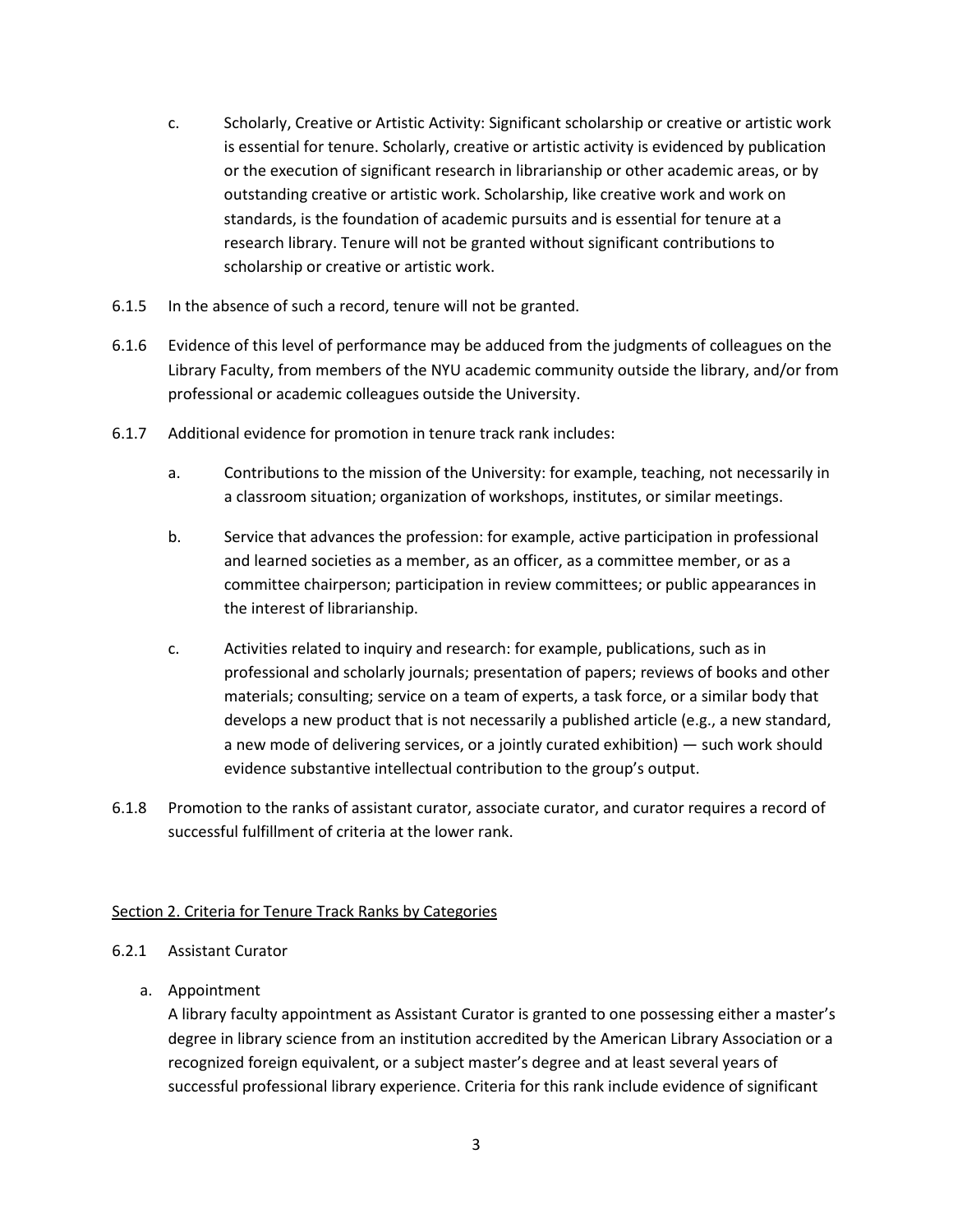professional contributions. An appointee must also possess the same qualifications as a person promoted to the rank.

b. Promotion

The candidate must meet the criteria for appointment to this rank and be judged superior according to accepted criteria. In sum, the appointee or candidate shall have demonstrated maturity and attainment in the profession of librarianship.

c. Reappointment

An Assistant Curator shall normally be recommended for reappointment when maintaining or increasing the levels of performance and activities set forth in the requirements for appointment and promotion to this rank.

## 6.2.2 Associate Curator

## a. Appointment

A library faculty appointment as Associate Curator is granted to one possessing a master's degree in library science from an institution accredited by the American Library Association, or a recognized foreign equivalent, and an additional graduate degree.<sup>[1](#page-3-0)</sup> The candidate must also demonstrate an outstanding level of attainment in job performance; service to the Libraries, the university, and the profession; and scholarship or creative or artistic work. An appointee must also possess the same qualifications as a person promoted to the rank.

## b. Promotion

The candidate must meet the criteria for appointment to this rank, be judged superior according to accepted criteria, be actively involved in activities such as committee work in the Libraries or University, and in professional or scholarly associations, or in important planning and committee work for the larger community, and have a record of research publication projects, creative work, or artistic work.

c. In sum, appointees or candidates for promotion to this rank should offer the potential of exceptional contribution to be made to the University through librarianship, productive scholarship, creative or artistic work, or other educational service.

## 6.2.3. Curator

a. Appointment

A library faculty appointment to Curator is granted to one possessing a master's degree in library science from an institution accredited by the American Library Association, or a recognized foreign equivalent, and an additional graduate degree. The candidate must also

<span id="page-3-0"></span> $1$  In the exceptional cases where a faculty member pursues the equivalent of a second master's degree, the coursework taken must be equal in credits and rigor to master's degree programs offered by New York University. Permission to substitute an alternative academic program must be granted at least three years prior to the decision for promotion to Associate Curator by an Advisory Committee to the Dean chosen from the Appointment, Reappointment, and Promotion Committee.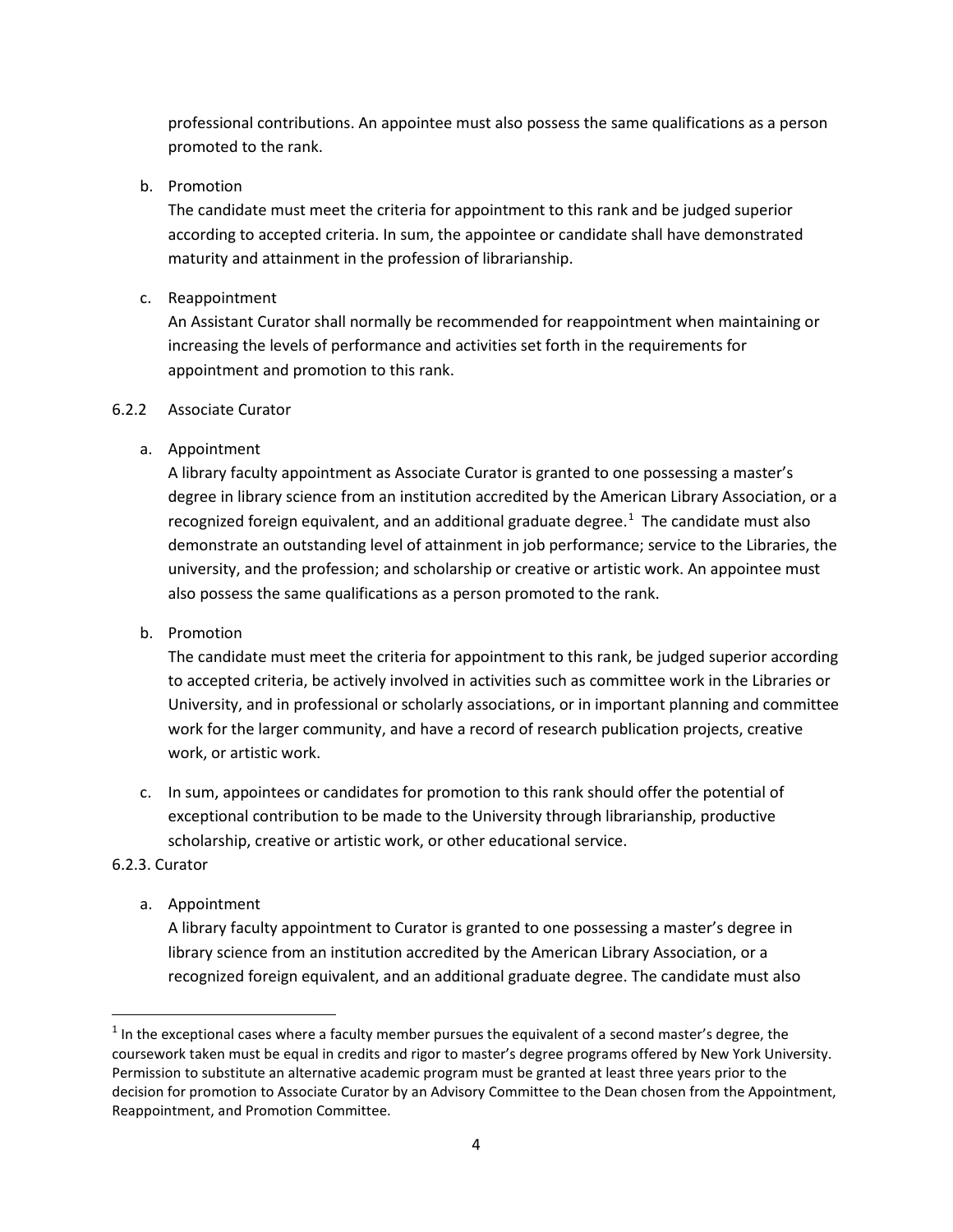demonstrate outstanding achievements in bibliographical activities, in research, in education, or in other professional activities. The appointee must also possess the same qualifications as a person promoted to the rank.

b. Promotion

The candidate must meet the criteria for appointment to this rank, be judged superior in all of the overall areas of the accepted criteria, be involved in committee work in professional associations or societies, have contributed services to the University, the profession and the wider community, and have a record of sustained scholarship through publication, creative work, or artistic work.

c. In sum, appointment or promotion to this rank should be granted to persons for whom there is reasonable certainty of their continuing contributions throughout the remainder of their working years. Promotion or appointment to this rank shall require outstanding achievements in bibliographical activities, research, or in other professional endeavors. It should be reserved as a mark of distinction and should never be granted as a reward for seniority.

#### <span id="page-4-0"></span>Section 3. Policies for Tenure Decisions

- 6.3.1 The duty of the tenured faculty members to give advice on tenure and promotion decisions is perhaps their highest responsibility. The process begins with their review, and it is highly dependent upon their thoroughness, fairness, and rigor. To give weak advice to the Dean on the assumption that the difficult decisions will be made at a later stage subverts the principle of peer review and faculty governance and is an abdication of the faculty's responsibility. The process of evaluating a candidate for tenure is an inquiry: Is the candidate for tenure among the strongest in his or her field, in comparison with other individuals at similar points in their careers? An assessment must not ignore candidates' defects. Lack of perfection is not a bar to promotion or tenure, and "advocacy" assessments that attempt to gloss over imperfections are more likely to arouse suspicion than admiration. It is far more helpful to a candidate, the Appointment, Reappointment and Promotion Committee, the Tenure Advisory Committee, and the Dean to have a balanced discussion of a candidate's strengths and weaknesses.
- 6.3.2 Discretion plays a large part in all promotion and tenure cases. Candidates due for review must exercise discretion in determining how to build their portfolios and how to present their contributions. Review committees must exercise discretion in determining how best to evaluate a candidate's dossier. Such discretion cannot be reduced to a mechanical process, nor can any set of guidelines foresee all possibilities. What follows should be read and understood in this light.
- 6.3.3 It is essential that tenured faculty members who participate in the tenure process uphold high standards of responsibility and ethical behavior. Responsibility includes the obligation to give careful attention to the materials of a tenure case. Ethical behavior includes a clear obligation to maintain the confidentiality of the proceedings, since confidentiality makes honest and open discussion possible in the Committee.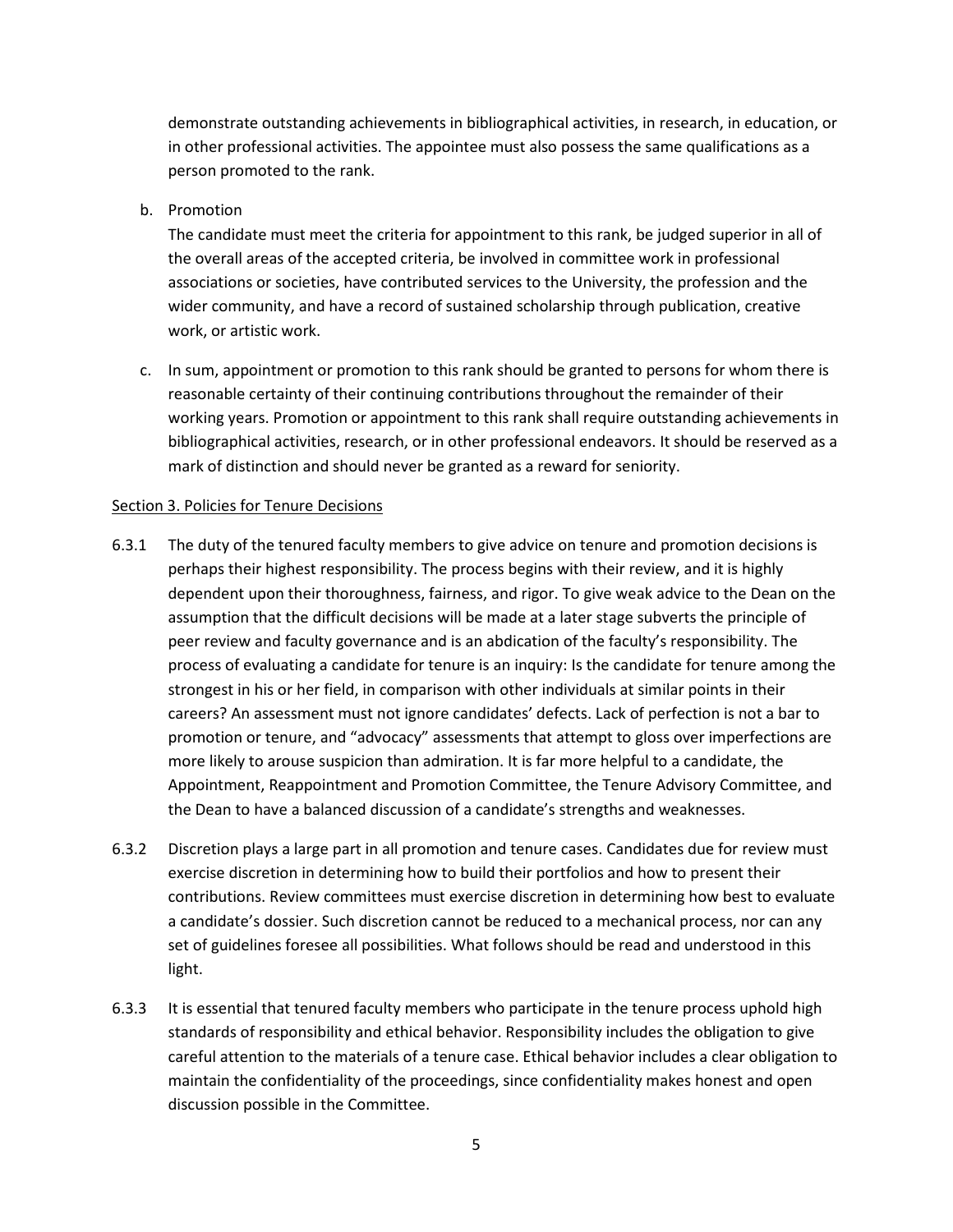6.3.4 All Committee action is to be in accordance with the latest criteria and procedures adopted by the faculty.

#### <span id="page-5-0"></span>Section 4. Procedures for Appointment and Reappointment

- 6.4.1 In order to insure that candidates and reappointees meet the accepted criteria for initial appointment and retention as library faculty, and that the procedures set forth in the *NYU Faculty Handbook* (cf. Section X) are followed, the Dean shall, in reaching a decision, consult with an advisory body of faculty members, elected and chosen in accordance with the provisions of [3.6 above], and with other advisors or advisory bodies as prescribed in the same provision of the Library Bylaws.
- 6.4.2 The Dean shall approve or disapprove the appointment or reappointment, and shall notify in writing the advisory body and the candidate's department director of the decision along with the reasons for it.

#### <span id="page-5-1"></span>Section 5. Procedures for Promotion

#### 6.5.1 Schedule

The Dean shall inform the faculty of the date by which recommendations for promotion are to be received by the Office of the Dean. This date shall be at least four weeks prior to the date by which these recommendations are to reach the Provost.

#### 6.5.2 Initiation

Individual faculty members are responsible for making application for promotion. Department directors may advise individuals in their departments, and the Dean may advise department directors, to apply for promotion.

#### 6.5.3 Documentation

The criteria for promotion to Associate Curator are the same as those for tenure. The same documentation is required.

#### 6.5.4 Dean's Action

a. In accordance with procedures set forth in the *NYU Faculty Handbook* (as supplemented), and as modified by specific provisions in the Division of Libraries Bylaws, the Dean shall, in reaching a decision regarding any application for promotion, have the counsel of an advisory body of faculty members, elected and chosen in accordance with the provisions of[3.6 above], and of other advisors or advisory bodies as prescribed in the same provisions of the Library Bylaws.

Criteria for promotion to the particular rank under consideration in the Division of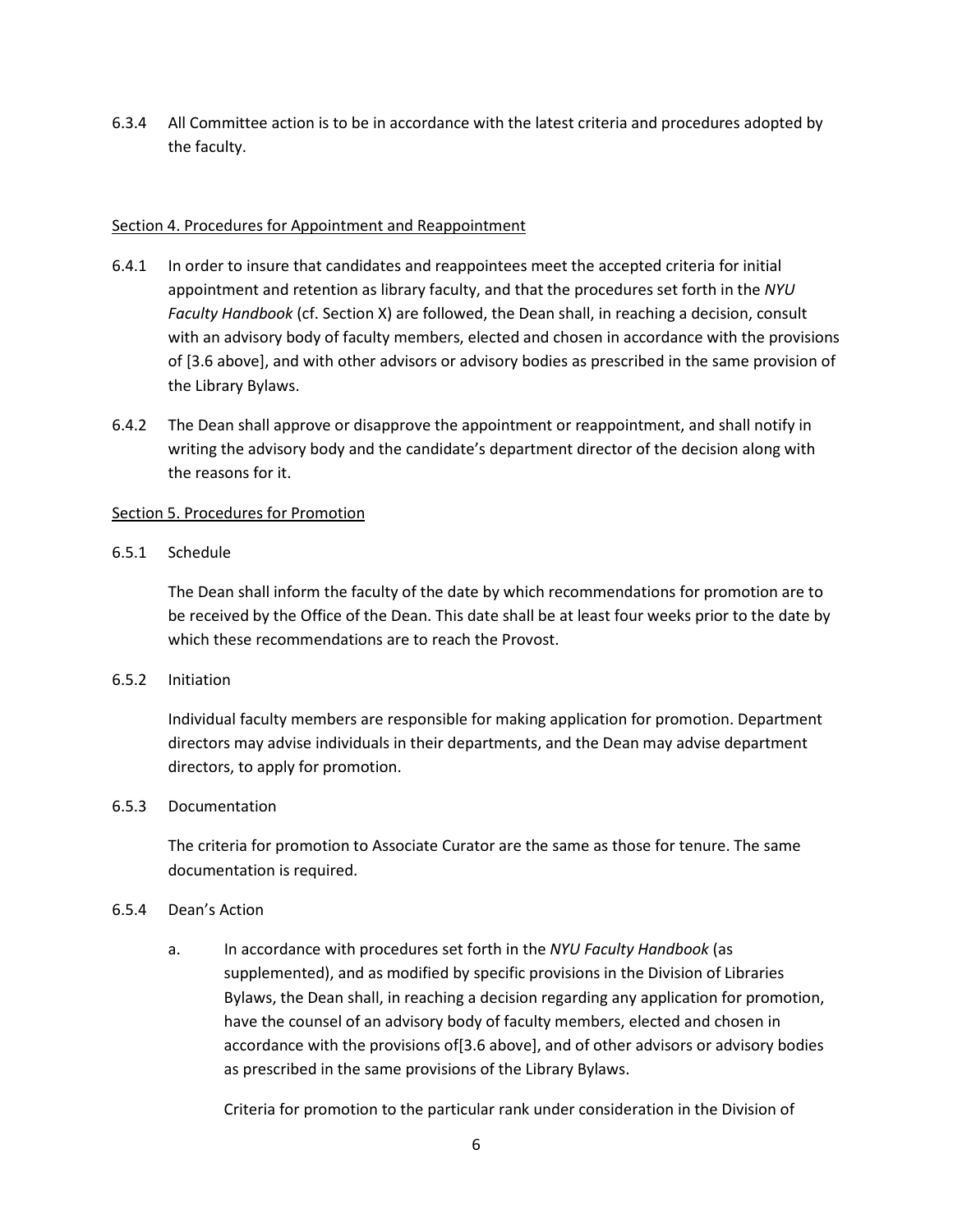Libraries shall govern the Dean's review of the application.

When any application for promotion would, if approved, effectively involve a tenure decision, the provisions of [3.6;3.7.1] shall be followed.

- b. The Dean shall approve or disapprove the application for promotion, and shall notify in writing the advisory body and the candidate's department director of the decision with reasons for it.
- c. The Dean shall transmit to the Provost, by the date scheduled for submission, approval or disapproval of the recommendation for promotion along with all relevant documentation required by the provisions of [6.8.1].
- d. The Dean shall inform in writing the faculty member, the advisory body, and the department director of the Provost's decision.

## 6.5.5 Resubmission

If a candidate's promotion is not viewed favorably at any level, the candidate shall not reapply for promotion without additional relevant documentation supportive of continued conformity to the criteria for promotion to the particular rank under consideration in the Division of Libraries.

#### <span id="page-6-0"></span>Section 6. Third Year Review

- 6.6.1 After a full-time Assistant Curator has completed his/her third year, the Dean of Libraries shall consult the Appointment, Reappointment and Promotion Committee, elected and chosen in accordance with the provisions of [3.6], to assess the individual's progress toward achieving the standards for tenure and promotion to Associate Curator. Assistant Curators undergoing "midstream review" shall be notified by the Dean of their progress toward achieving tenure and promotion.
- 6.6.2 It is the responsibility of the Appointment, Reappointment and Promotion Committee to assemble the relevant documentation for this review, to examine it in detail, and to prepare a written report assessing the candidate's progress in meeting the criteria for tenure and promotion to Associate Curator.
- 6.6.3 These criteria, as explained in Section 6.1, are: 1) a consistently high level of performance in carrying out job responsibilities; 2) effective service to the Libraries, the university, and the profession as evidenced by meaningful contributions to committees, etc.; and 3) significant scholarship, creative work or artistic work.
- 6.6.4 The documentation includes but is not limited to:
	- a. Current curriculum vitae (provided by candidate)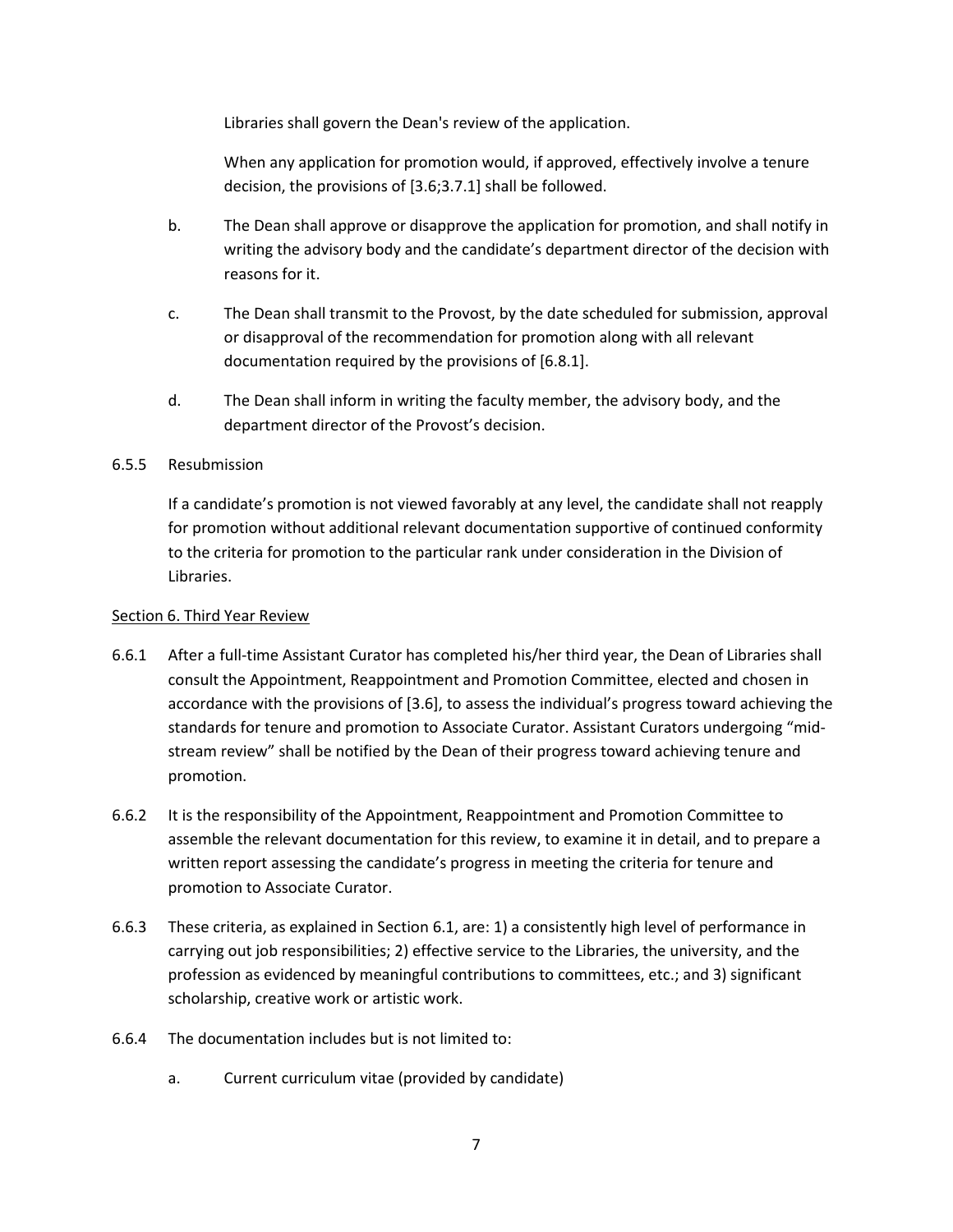- b. Candidate's statement of his/her professional contributions and activities (provided by candidate in c.v.)
- c. List of committee activities with roles played on each committee, including committee chair's name (provided by candidate in c.v.)
- d. Candidate's statement of his/her scholarly contributions, creative work or artistic work, including research projects or other relevant activities in progress (provided by candidate in c.v.)
- e. Supervisor evaluations for the past three years (provided by Human Resources)
- f. Annual reappointment letters sent to candidate by the dean in the past two years (provided by Human Resources)
- g. Candidate's statement describing what s/he plans to do during the coming three years in order to meet the tenure and promotion criteria (provided by candidate)
- h. A list of three to five evaluators, together with their titles, scholarly or professional credentials, and an explanation for their inclusion on the list (provided by candidate). Some evaluators may be from outside NYU, and others may be from within (either within the Division of Libraries or elsewhere in the university). The number of external and internal evaluators submitted is up to the candidate. At its discretion, the Appointment, Reappointment and Promotion Committee may solicit additional evaluations from either or both categories. It may also choose not to solicit an evaluation from anyone proposed by the candidate. The Committee should solicit as many internal and external evaluations as it deems necessary for forming a wellrounded picture of the candidate's accomplishments. The Committee may forward copies of anything in the candidate's dossier to the evaluators it selects, in order to provide them with necessary background.
- i. Report of the Promotion and Tenure Committee (provided by the committee). This report must not be an advocacy document; it must strive to provide a fair assessment of the strengths and weaknesses of the candidate. It must indicate, with reasons, why the candidate is or is not making suitable progress in meeting the criteria for tenure and promotion to Associate Curator.

## <span id="page-7-0"></span>Section 7. Procedures for Tenure

6.7.1 Notification of non–tenured faculty members is governed by the procedures set forth in the *NYU Faculty Handbook*, Section XI. After the third year of a tenure–stream appointment, the Dean shall consult with the Appointment, Reappointment and Promotion Committee on the progress of Assistant Curators toward achieving the standards for promotion to Associate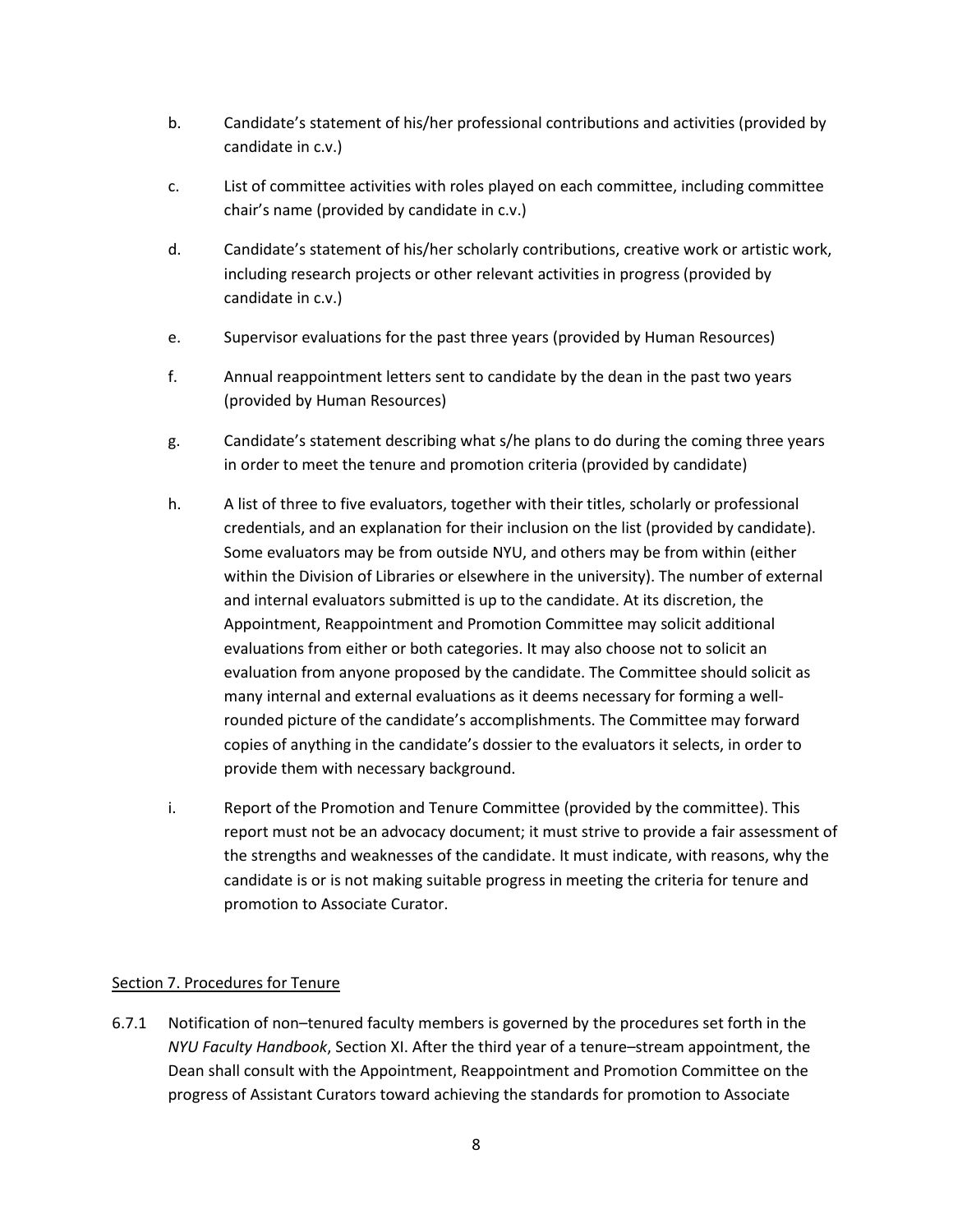Curator. Before the start of the year in which a tenure recommendation must be made for a faculty member, the Dean will inform the faculty member of this fact, and also of the date by which any supporting material to be submitted by the faculty member must be received by the Dean.

- 6.7.2 Tenure appointments are governed by the procedures as set forth in the *NYU Faculty Handbook*, Title II, Section XII, "Tenure and Appointments."
- 6.7.3 In preparing a recommendation on tenure for a library faculty member, the Dean shall have the counsel of the Tenure Advisory Committee, which shall be composed of all the tenured faculty of the Division of Libraries. The Dean may consult with the Committee as a whole or with a panel selected from the Committee for specific recommendations. The report of this body must record the number of votes for and against tenuring the candidate.
- 6.7.4 The Dean's recommendations on tenure, with reasons therefore, shall be transmitted to the Provost by the date scheduled for submission.
- 6.7.5 As provided in the University's rules, in making a recommendation to the President, the Provost shall support or oppose the Dean's recommendation. The Provost shall notify the Dean of the final decision, along with reasons therefore if the recommendation is disapproved. The Dean shall notify in writing the affected faculty member and the advisory body of this decision.
- 6.7.6 Notification

During the probationary period, i.e. six years, each full- time Assistant Curator shall be notified annually by the Dean of Libraries of the faculty member's prospect of being recommended on the evidence then available for an appointment resulting in tenure. Where it is unlikely that tenure will be achieved, such notification shall be in writing. Where paragraph 86 (d) of the University Bylaws covers library faculty in the rank of Assistant Curator, each member shall be notified annually by the Dean of his/her status under this provision (*cf. NYU Faculty Handbook*, Title II, Section XI).

#### <span id="page-8-0"></span>Section 8. Documentation

- 6.8.1 It is the responsibility of the Appointment, Reappointment and Promotion Committee to assemble the relevant materials, to review them in detail, and to prepare a written report with a recommendation for or against the promotion and/or tenure of the candidate. The Appointment, Reappointment and Promotion Committee will prepare a docket for examination by the Tenure Advisory Committee, the Dean, and the Provost. The Tenure Advisory Committee is selected by the Dean from the faculty to review the work of the Appointment, Reappointment and Promotion Committee. This docket must begin with an examination of the prerequisites. It will include documents relating to:
- 6.8.2 Job Performance: The candidate's job performance within the context of a research university, together with supporting evidence and documentation, including, but not limited to: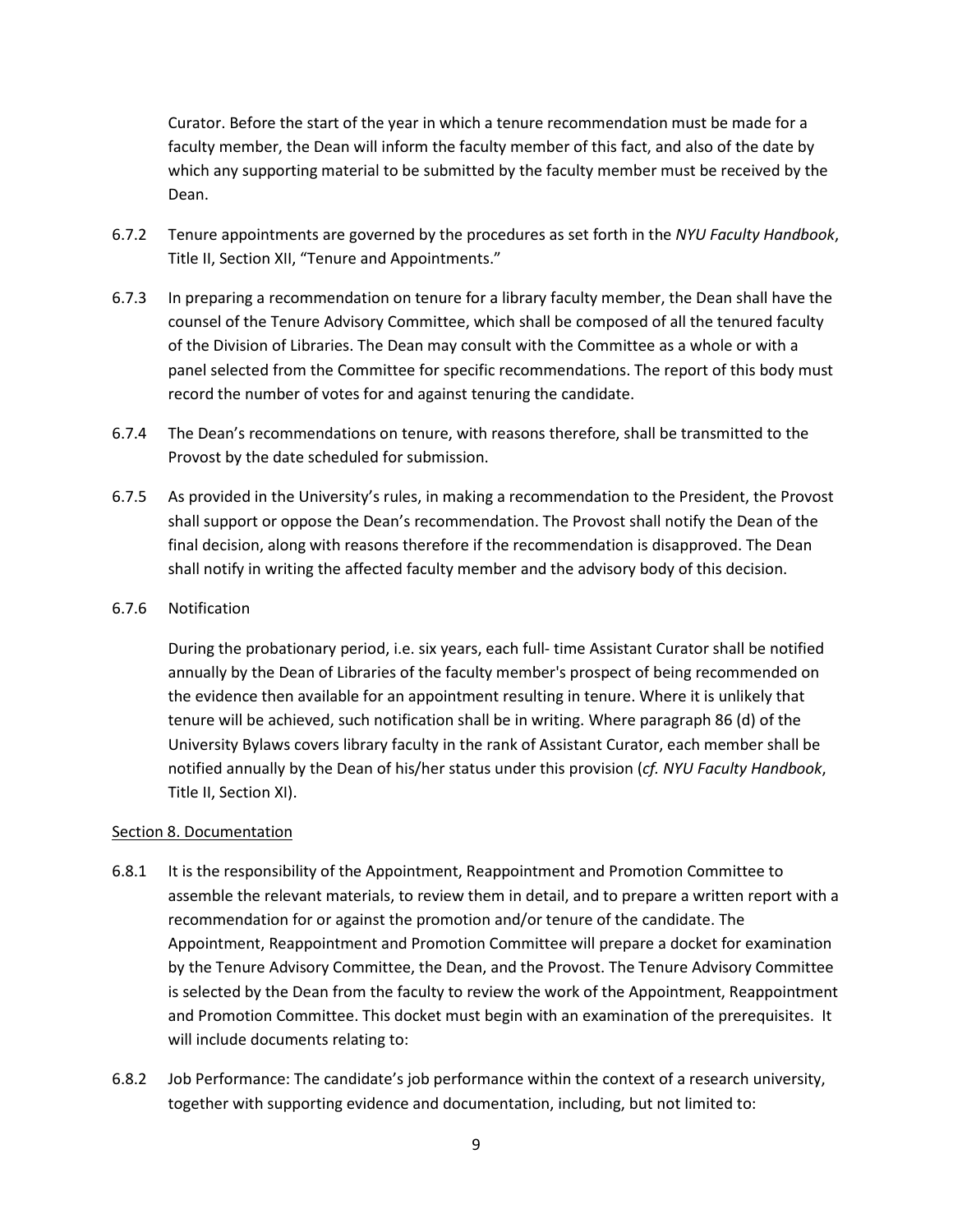- a. Annual reappointment letters sent to the candidate by the Dean for the last three years (provided by Human Resources)
- b. Candidate's record of his/her professional contributions and activities (provided by candidate in c.v.)
- c. Supervisor evaluations for the past three years (provided by Human Resources)
- d. Peer assessments of job effectiveness (solicited by the Appointment, Reappointment and Promotion Committee at its discretion)
- e. List of advisees (graduate and undergraduate), teaching, or training, as appropriate (provided by candidate in c.v.)
- 6.8.3 Service to the Libraries, the University, and the Community

List of committee and other activities with roles played on each group, including committee chair's name, etc. (provided by candidate in c.v.)

6.8.4 Scholarly, Creative or Artistic Work

Once the prerequisites for job performance and service are met, tenure will be judged and granted on the basis of outstanding achievement and recognition in scholarly research or creative work in the arts. As evidence for such, the docket must include:

- a. Current curriculum vitae (provided by candidate)
- b. Candidate's personal statement (recommended, but optional) (provided by candidate)
- c. Copies of the candidate's scholarly, creative or artistic work (or documentation when appropriate) (provided by candidate). Examples:
	- i. Books and/or articles
	- ii. Published translations of literary works, scholarly or professional publications, or other significant works
	- iii. Video recordings
	- iv. Published artworks
	- v. Screenplays
	- vi. Exhibition catalogues or descriptions
	- vii. Digital projects
	- viii. Conference or other programs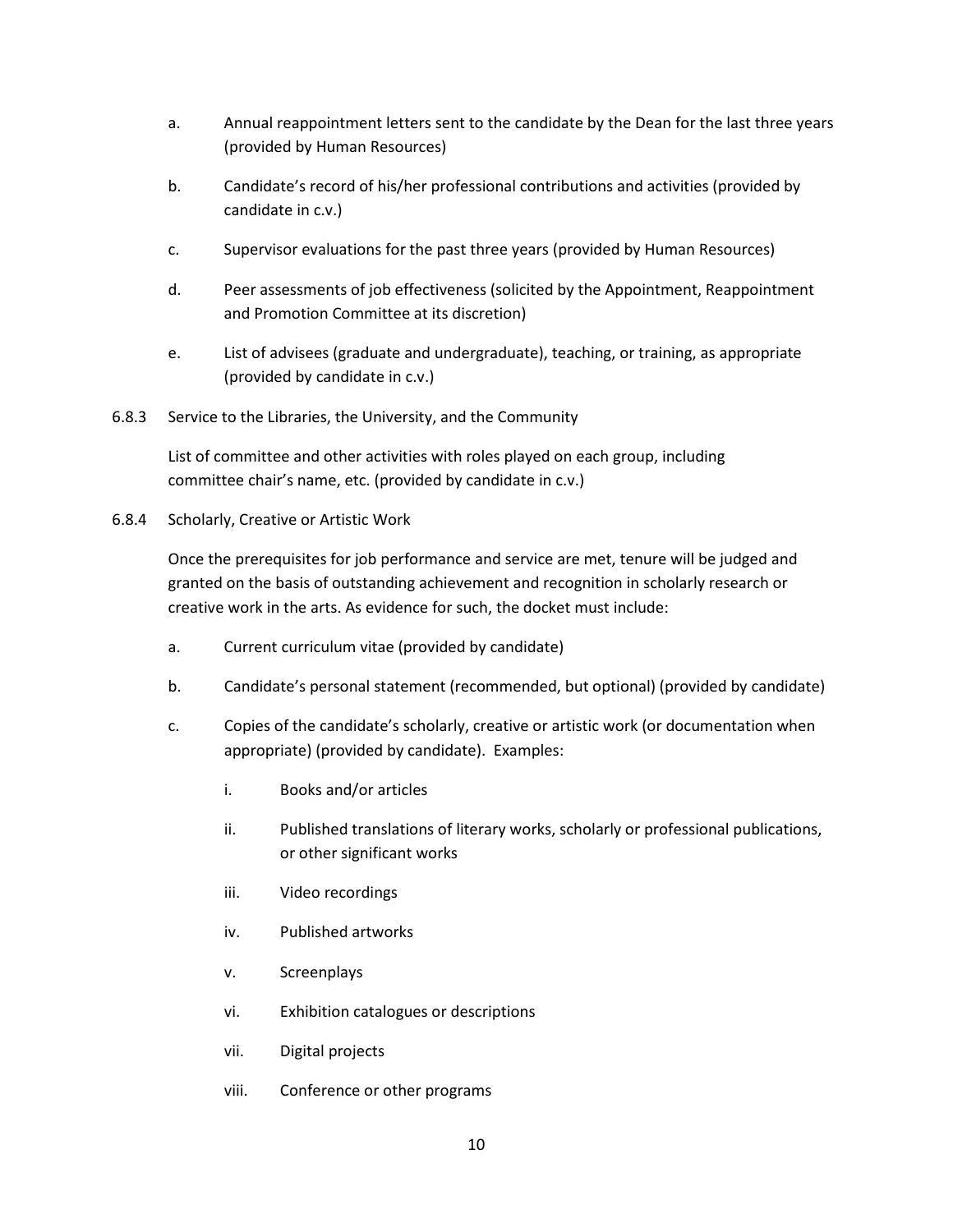- d. Evidence of the quality of the scholarly, creative or artistic work as appropriate. For example:
	- i. Published book or article reviews (provided by candidate)
	- ii. Readers' reviews of unpublished books or articles (provided by candidate)
	- iii. Invited or peer-reviewed contributions (provided by candidate)

iv. Citation analysis (provided by the Appointment, Reappointment and Promotion Committee)

- v. Published reviews of productions or performances, or other creative or artistic work (provided by candidate)
- e. Assessment of the candidate's scholarly research or creative or artistic work (provided by the Appointment, Reappointment and Promotion Committee)
- f. Assessment of the candidate's job effectiveness, as influenced and shaped by scholarly, creative or artistic work (provided by the Appointment, Reappointment and Promotion Committee)
- g. Copy of candidate's Third-Year Review (provided by Human Resources)
- h. A list of possible evaluators, as many as the candidate considers appropriate, together with their scholarly or professional credentials and an explanation for why they were chosen (provided by candidate). The Appointment, Reappointment and Promotion Committee may choose not to solicit an evaluation from anyone proposed by the candidate.
- i. At least five (5) letters of evaluation from highly qualified external evaluators (solicited by the Appointment, Reappointment and Promotion Committee at its discretion).
- j. These five letters must be from evaluators who are not scholars or professionals with whom the candidate has been closely associated, such as a dissertation or thesis advisor, co-author, $2$  or other close associate. No more than half of the evaluators should be from those suggested by the candidate, and the committee should carefully weigh the objectivity of any evaluator who has been suggested. If the Appointment, Reappointment and Promotion Committee inadvertently solicits an opinion from someone it later learns is close to the candidate, this must be noted in the Committee's report. The Committee may also choose to include additional letters from outside

<span id="page-10-0"></span> $2$  Co-authors will be acceptable reviewers only in certain fields, such as fields with very small membership or fields in which papers typically have a large number of authors (i.e. standards, guidelines, policies, multi-institution studies or surveys, quantitative analysis, etc.), and then only acceptable with permission of the Dean.